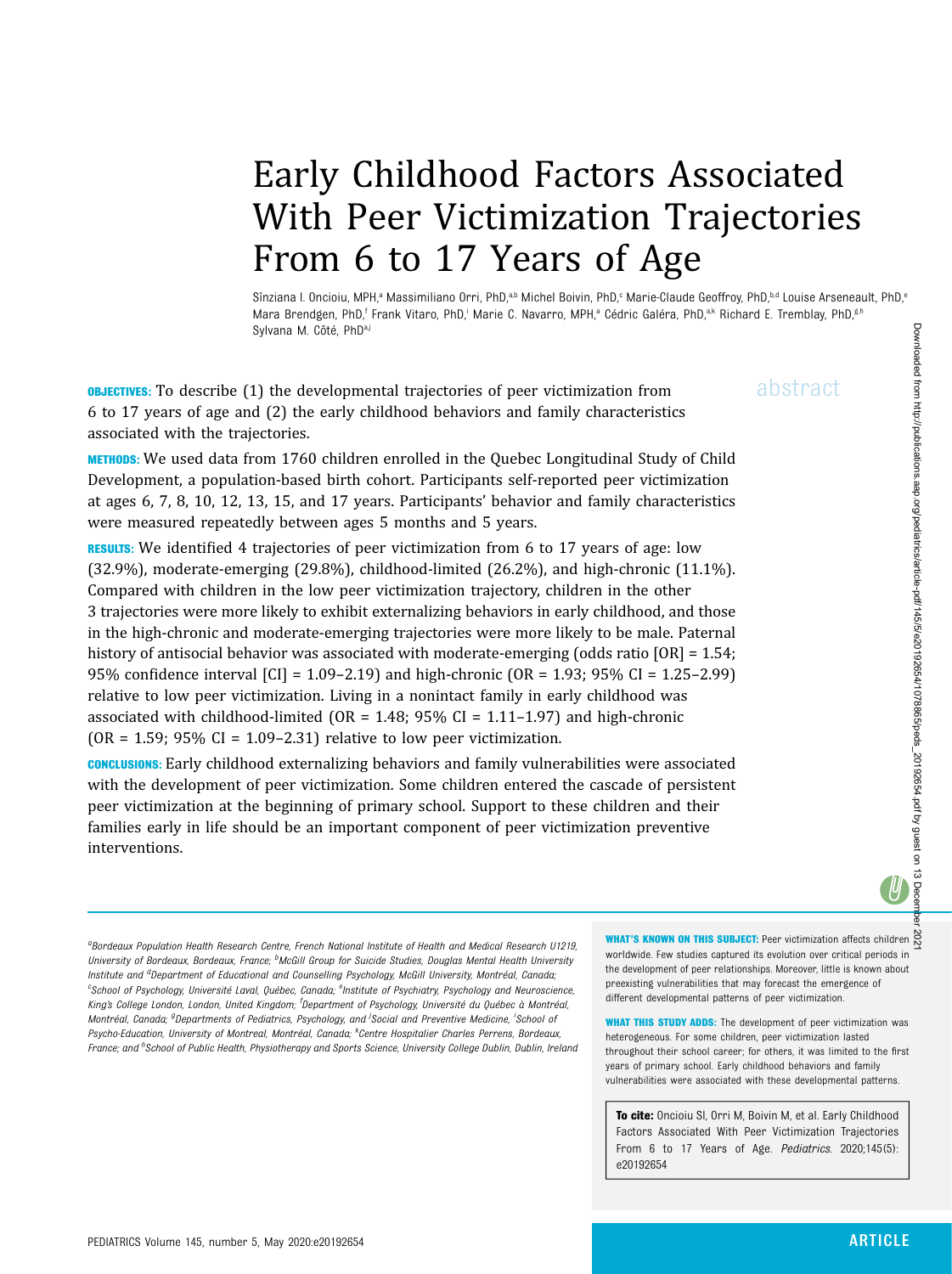Peer victimization is a public health concern worldwide. $1$  It is defined as harm caused by peers acting outside of the norms of appropriate conduct.<sup>[2](#page-7-0)</sup> Adolescents who have been exposed to persistent peer victimization are at increased risk of mental health problems, including anxiety, depression, and suicidality. $3-5$  $3-5$  $3-5$ However, peer victimization is a multifaceted experience and relatively few studies have investigated its development over the life course. The identification of early behavioral and familial factors that may forecast the emergence of different patterns of peer victimization should provide information to better tailor preventive interventions.

Peer victimization is characterized by substantial individual variability in its timing, duration, and intensity. A variety of patterns of stability and change have been documented across different periods from early childhood to adolescence.<sup>3,[6](#page-7-0)-[19](#page-8-0)</sup> The bulk of these studies revealed that an important proportion of children (between 25% and 60%) experience moderate-level peer victimization with varying developmental patterns (ie, increasing, decreasing trajectories).<sup>[3,6](#page-7-0),[7,11,13,15](#page-7-0),[16](#page-8-0)</sup> Most of these studies were focused on the transition from primary to secondary school. $3,11,13,15,16$  $3,11,13,15,16$  $3,11,13,15,16$  $3,11,13,15,16$  $3,11,13,15,16$  However, there is evidence that the vicious cycle of peer victimization and adjustment problems may already be established in the first years of school<sup>[20](#page-8-0)-[23](#page-8-0)</sup> and possibly during preschool years.[7,](#page-7-0)[24](#page-8-0) To our knowledge, only 2 studies described the individual variations of peer victimization from the beginning of formal education throughout the high school years, capturing the critical periods in the development of peer relationships (ie, beginning of and subsequent transitions across the cycle of mandatory education).<sup>[3](#page-7-0)[,16](#page-8-0)</sup>

School-based antibullying interventions have shown significant but modest effects in reducing

victimization.[25](#page-8-0) Universal preventive interventions generally do not address preexisting vulnerabilities that may increase the likelihood of being a target of bullying. Behavior problems before school entry (ie, before 6 years of age) may condition subsequent peer victimization experiences. For instance, externalizing behavior problems in early childhood has been found to be one of the most important correlates of subsequent peer victimization.[7](#page-7-0),[8](#page-7-0),[20,21,24](#page-8-0) The role of early childhood internalizing behavior is less understood, with studies revealing either an increased likelihood of $6,26$  $6,26$  or no association with<sup>[7](#page-7-0),[21,24](#page-8-0)</sup> subsequent chronic peer victimization. Moreover, studies revealed that children exposed to parents' psychopathology,<sup>[27,28](#page-8-0)</sup> negative parenting,<sup>[7](#page-7-0)[,29,30](#page-8-0)</sup> or living in a nonintact family<sup>[13](#page-7-0)</sup> have an increased likelihood of being peer victimized, whereas those who benefit from warm, supportive parenting are protected against peer victimization. $13,30$  $13,30$  Despite the unique role that mothers and fathers play in children's psychosocial development,  $31-33$  $31-33$  $31-33$  the evidence on their differential contribution to the experience of peer victimization<sup>[34](#page-8-0)</sup> is limited.

Our investigation builds on the work of Barker et al<sup>[7](#page-7-0)</sup> and Geoffroy et al<sup>3</sup> on the development of peer victimization in the Quebec Longitudinal Study of Child Development (QLSCD) by extending the follow-up period across adolescence. It complements previous work with a comprehensive analysis of the contribution of early childhood behavior, maternal and paternal mental health, parenting, family structure, and socioeconomic disadvantage to distinct peer victimization developmental patterns from 6 to 17 years of age.

Thus, in this article, we aim to (1) describe the developmental trajectories of peer victimization from 6 to 17 years of age and (2) identify

the early childhood behavior and family characteristics associated with the identified trajectories of peer victimization.

## **METHOD**

### **Participants**

This study is based on the QLSCD, a population-based birth cohort that tracks the development of 2120 children born in the Canadian province of Quebec in 1997–1998 and followed-up until 2015. The sample was drawn through a stratified sampling procedure on the basis of living area and birth rate from the Quebec Master Birth Registry. All mothers giving birth after 24 weeks' and not later than 42 weeks' gestation who spoke English or French were eligible. Detailed information on the QLSCD can be found elsewhere.<sup>35</sup> The QLSCD protocol was approved by the Institut de la statistique du Québec and the Research Centre of the Sainte-Justine University Hospital ethics committees. Written informed consent was obtained from all participating families at each assessment. The person most knowledgeable about the child (the mother in 98% of the cases) provided data about the child, family, and broader social context at 5 months, 1½, 2½, 3½, 4½, and 5 years after birth through home interviews. The fathers (biological fathers who had contact with the child at least once a month or mother's partner living in the household) also provided information through a selfadministrated questionnaire.

The analytical sample in this study consists of 1760 children followed-up from 5 months to 17 years of age who reported their peer victimization experience at least once between 6 and 17 years: 862 boys (49.0%) and 898 girls (51.0%). More than half of the participants ( $n = 1038$ ; 59.0%) provided information about peer victimization on  $>6$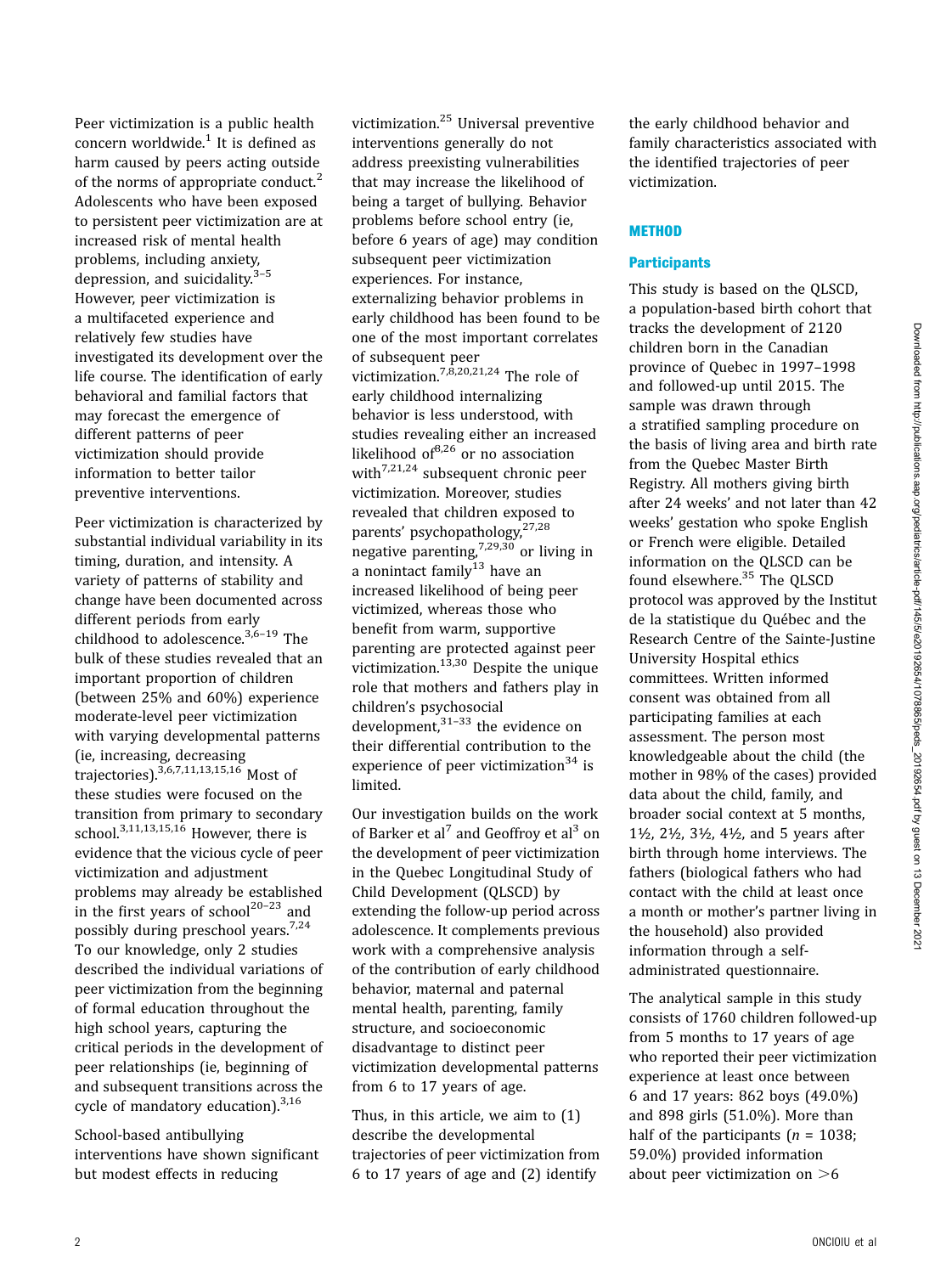waves (ie, 7 or 8 out of 8 assessments) [\(Supplemental Table 4\)](https://pediatrics.aappublications.org/lookup/suppl/doi:10.1542/peds.2019-2654/-/DCSupplemental/). The characteristics of the participants included in this study are presented in Table 1.

#### Self-reported Peer Victimization From 6 to 17 Years of Age

When the children were aged 6, 7, 8, 10, 12, 13, 15, and 17 years, information on peer victimization was collected by using 6 items of a modified version of the Selfreported Peer Victimization Scale [\(Supplemental Information\)](https://pediatrics.aappublications.org/lookup/suppl/doi:10.1542/peds.2019-2654/-/DCSupplemental/).[36](#page-8-0) Participants reported how often they experienced physical (ie, "pushed, hit or kicked"), verbal (ie, "called names, insulted, said mean things to you," "teased you in a mean way/made fun of you"), relational victimization (ie, "did not let you be part of his or her group," "said bad things about you to other children"), and property attacks (ie, "forced you to give something that belonged to you/ made you pay them or give them something so they would leave you alone") (response range: 0 = never,  $1 =$  once or twice,  $2 =$  more often). The wording of the items was adapted to reflect changes in the experience of victimization that could occur with age (eg, the item "did not let me play with his or her group" used when participants were aged 6–12 years was changed to "did not let me be part of his or her group" when children were aged 13 years or older). At each wave, if participants answered at least 4 out of the 6 questions of the Self-reported Peer Victimization Scale, we calculated the mean of the items (range  $0-2$ ) and considered the data missing otherwise. The mean score at each wave was rescaled (multiplied by 5) to range from 0 to 10 (with a higher score indicating a higher level of peer victimization). Cronbach's  $\alpha$  ranged from 0.74 to 0.81 across ages.

In Table 2, we provide the description of the measures used to assess family sociodemographic characteristics, parental mental health, parent-child relationship, and children's behavior. A comprehensive list of the items used to derive the early childhood measures is available ([Supplemental](https://pediatrics.aappublications.org/lookup/suppl/doi:10.1542/peds.2019-2654/-/DCSupplemental/) [Table 5\)](https://pediatrics.aappublications.org/lookup/suppl/doi:10.1542/peds.2019-2654/-/DCSupplemental/).

#### Missing Data and Attrition

The excluded participants were more likely to be male, be of non-Canadian origins, come from socioeconomically disadvantaged families, have a mother with higher depressive symptoms, and have overprotective parents compared with participants retained in the study ([Supplemental](https://pediatrics.aappublications.org/lookup/suppl/doi:10.1542/peds.2019-2654/-/DCSupplemental/) [Table 6\)](https://pediatrics.aappublications.org/lookup/suppl/doi:10.1542/peds.2019-2654/-/DCSupplemental/). Therefore, these variables were used to derive weights that were applied in all regression models by using the inverse probability weighting procedure. The proportion of missing data was  $\leq$ 3.5% for the majority of the variables with the exception of father psychopathology (13.4%) and father-child relationship (20%). To avoid a loss of participants due to listwise deletion, the multivariate models were estimated by using multiple imputation by chained equations ( $n = 50$  data set).

#### Statistical Analyses

## Developmental Trajectories of Self-reported Peer Victimization

We used group-based trajectory modeling $43,44$  to estimate the developmental trajectories of peer victimization from 6 to 17 years of age. Group-based trajectory modeling, a special case of finite mixture models, identifies clusters of individuals who follow similar developmental trajectories. The bestfitting model was identified by estimating models with 2 to 8 latent clusters with quadratic age terms and comparing them by using the Bayesian Information Criterion (BIC) as the primary fit index. As recommended, the size of the clusters was also considered to select the best model (no solution with small group sizes, ie,  $<$ 5% of the sample, was

selected). We assessed the quality of the classification identified by the model using the average posterior probability of cluster membership (good if  $>0.70$  for each trajectory).

## Association Between Early Childhood Factors and Self-reported Peer Victimization Trajectories

In a first step, we used univariate multinomial logistic regression models to estimate the association between trajectory membership and each early childhood variable separately. In a second step, to estimate the unique contribution of each variable over and above the effect of the other variables, we ran multivariate multinomial logistic regression models. We entered in the multivariate model all variables that revealed a significant association at  $P < .05$  with any of the trajectories relative to the reference trajectory in the univariate models. The trajectory with the lowest levels of peer victimization was used as reference category in all the multinomial logistic regression models.

# Post Hoc Analyses

We performed 2 separate subgroup analyses to compare the high-chronic trajectory to the moderate-emerging and childhood-limited trajectories.

#### RESULTS

## Trajectories of Self-reported Peer Victimization From 6 to 17 Years of Age

We identified 4 distinct developmental trajectories of selfreported peer victimization from 6 to 17 years of age [\(Fig 1\)](#page-5-0): (1) low peer victimization across the entire period (n = 579; 32.9%); (2) moderate-emerging peer victimization, characterized by steady levels of victimization from age 6 to 12 years and the second highest level of victimization across adolescence  $(n = 525; 29.8\%)$ ; (3) childhood-limited peer victimization, characterized by a relatively high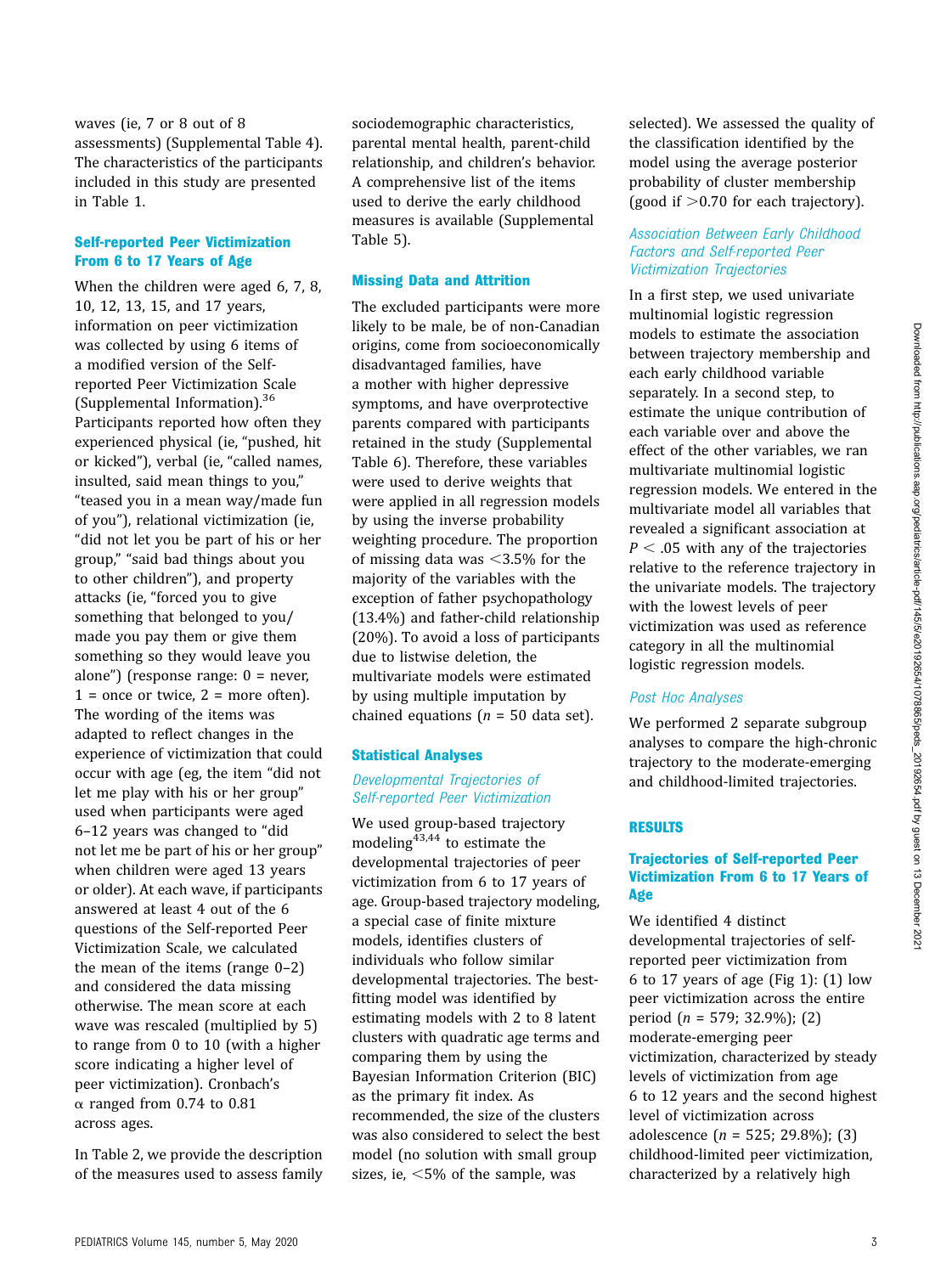| TABLE 1 Early Life Characteristics (Age 5 Months to 5 Years)                                    |                    |                          |                             |                |                             | of Participants by Trajectories of Peer Victimization From 6 to 17 Years of Age (N = 1760) |                |                             |                        |           |                             |
|-------------------------------------------------------------------------------------------------|--------------------|--------------------------|-----------------------------|----------------|-----------------------------|--------------------------------------------------------------------------------------------|----------------|-----------------------------|------------------------|-----------|-----------------------------|
| Characteristics                                                                                 | Overall            |                          |                             |                |                             | Trajectories of Peer Victimization From 6 to 17 y of Age                                   |                |                             |                        |           |                             |
|                                                                                                 |                    | $10w (n = 579)$          | Moderate-Emerging (n = 525) |                |                             | Childhood-Limited $(n = 461)$                                                              |                |                             | High-Chronic (n =      | 195       |                             |
|                                                                                                 | Mean (SD) or n (%) | Mean $(SD)$ or $n$ $(%)$ | Mean (SD) or n (%)          | $\approx$      | 95% CI                      | Mean (SD) or n (%)                                                                         | $\approx$      | 95% CI                      | Mean $(SD)$ or $n(96)$ | $\approx$ | ō<br>95%                    |
| Bov <sup>a</sup>                                                                                | 862 (49.0)         | 243 (42.0)               | 275 (52.4)                  | βŚ             | $1.20 - 1.93$               | 228 (49.5)                                                                                 | 36             | $1.07 - 1.75$               | 116(59.5)              |           | $1.46 - 2.84$ <sup>**</sup> |
| Externalizing behavior <sup>b</sup>                                                             | 2.91 (1.21)        | 2.62 (1.15)              | (1.24)<br>2.98(             | <u>ن</u>       | $1.18 - 1.45$ <sup>**</sup> | 3.01 (1.17)                                                                                | 1.33           | $1.19 - 1.48$ <sup>**</sup> | 3.37 (1.22)            | 57        | $1.46 - 1.91$ <sup>**</sup> |
| Internalizing behavior <sup>p</sup>                                                             | 1.22(0.93)         | 1.21(0.95)               | (0.95)<br>1.25              | 8              | $0.92 - 1.19$               | (18(0.92)                                                                                  | <b>187</b>     | $0.85 - 1.11$               | $-24(0.85)$            | 8ġ        | $0.89 - 1.25$               |
| Socioeconomic status <sup>b</sup>                                                               | 3.99 (0.98)        | 3.92 (0.99)              | 3.97 (1.01)                 | Sö             | $0.94 - 1.20$               | 4.05 (0.95)                                                                                | 115            | $.01 - 1.30$                | 4.14 (0.91)            | 27        | $-1.51$                     |
| Nonintact family <sup>a</sup>                                                                   | 576 (32.8)         | 160 (27.70)              | 163 (31.2)                  |                | $0.90 - 1.52$               | 171(37.1)                                                                                  | 1.56           | $.20 - 2.03$                | 82 (42.30)             | 93        | $1.38 - 2.71$               |
| Maternal history of antisocial behavior <sup>a</sup>                                            | 325 (19.0)         | 97 (17.20)               | 99 (19.40)                  | Ę              | $0.86 - 1.59$               | 88 (19.70)                                                                                 | $\bar{c}$      | $1.87 - 1.65$               | 41 (21.90)             | 137       | $0.91 - 2.05$               |
| Paternal history of antisocial behavior <sup>a</sup>                                            | 272 (17.8)         | 68 (13.10)               | 93 (20.60)                  | 73             | $1.22 - 2.44$               | 64 (16.20)                                                                                 | 1.26           | $0.87 - 1.83$               | 47 (28.70)             | 2.62      | $.71 - 4.02$                |
| Maternal depressive symptoms <sup>p</sup>                                                       | .39(1.15)          | 1.25(1.07)               | 1.49(1.26)                  | SÓ.            | $-4.54$                     | $(80.1)$ $54$                                                                              | 1.15           | $.03 - 1.29$                | .49(1.18)              | 1.22      | $-1.41$ <sup>**</sup>       |
| Paternal depressive symptoms"                                                                   | 06(1.00)           | 0.99(0.97)               | 11(1.00)                    | $\overline{1}$ | $-0.50$                     | .01(0.93)                                                                                  | 1.02           | $0.89 - 1.17$               | 27 (1.20)              | ŗ.        | $11 - 1.53$                 |
| Mother positive parenting <sup>p</sup>                                                          | 6.52 (0.89)        | 6.56 (0.87)              | (0.90)<br>6.52              | <b>1.94</b>    | $0.82 - 1.08$               | 6.48 (0.91)                                                                                | 5<br>0.91      | $1.79 - 1.05$               | 6.54 (0.91)            |           | $0.82 - 1.18$               |
| Father positive parenting <sup>o</sup>                                                          | 6.08 (1.18)        | 6.16(1.19)               | (1.18)<br>6.00              | 0.89           | $0.79 - 0.99$               | 6.07 (1.19)                                                                                | 0.94           | $0.84 - 1.06$               | 6.02(1.15)             | 0.92      | $0.78 - 1.07$               |
| Mother coercive parenting <sup>5</sup>                                                          | 2.94 (0.99)        | 2.77 (0.94)              | (1.05)<br>2.98              | $\frac{28}{2}$ | $.13 - 1.45$ <sup>**</sup>  | (0.94)<br>3.02                                                                             | 1.51           | $1.15 - 1.49$ <sup>**</sup> | 3.19 (1.00)            | 56        | $.32 - 1.83$                |
| Father coercive parenting <sup>p</sup>                                                          | 2.56 (1.03)        | 2.43 (1.00)              | 2.58 (1.03)                 |                | $03 - 1.34$                 | 2.62 (1.02)                                                                                | $\overline{2}$ | $05 - 1.38$                 | 2.76 (1.12)            | 38.       | $.16 - 1.66$ <sup>**</sup>  |
| Reference category: low peer victimization trajectory, Cl, confidence interval; OR, odds ratio. |                    |                          |                             |                |                             |                                                                                            |                |                             |                        |           |                             |

Reference category: low peer victimization trajectory. CI, confidence interval; OR, odds ratio.  $000S$ š, ä nter g nmm<br>S 5 nctimization peer  $\geq$ terence category:

 $\Rightarrow P < 01$ .  $* P < 01.$  $* P < .05.$ 

Continuous variables. Continuous variables. Binary variables. Binary variables. a

level of victimization at age 6, followed by a progressive sharp decline from age 6 to 17 years, and virtually no victimization at age  $17$  ( $n = 461$ ; 26.2%); and (4) high-chronic peer victimization, characterized by persistently higher levels of victimization relative to the other groups despite a decline from age 6 to 17 years  $(n = 195;$ 11.1%). The fit indices of the models with 2 to 8 trajectories that were compared to determine the optimal solution are presented in [Supplemental Table 7.](https://pediatrics.aappublications.org/lookup/suppl/doi:10.1542/peds.2019-2654/-/DCSupplemental/)

# Early Childhood Factors Associated With the Trajectories of Self-reported Peer Victimization

Univariate analyses revealed that early childhood behavior and family characteristics were associated with peer victimization development (Table 1). Similar to the univariate analyses, in multivariate analyses, we showed that compared with the children following a low trajectory of peer victimization, children in the 3 other trajectories were more likely to exhibit higher levels of externalizing symptoms. Additionally, children following a moderate-emerging or a high-chronic trajectory of peer victimization, compared with those in the low victimization trajectory, were more likely to be boys and have a father with a history of antisocial behavior. Finally, children following a childhood-limited or high-chronic peer victimization trajectory were more likely to come from nonintact families (Table 3).

The associations for maternal and paternal depression and parenting as well as for socioeconomic disadvantage observed in the univariate models were not statistically signi ficant when accounting for children 's behaviors and the other family characteristics in multivariate models (Table 3). The level of internalizing behavior in early childhood and the maternal history of antisocial behavior were similar for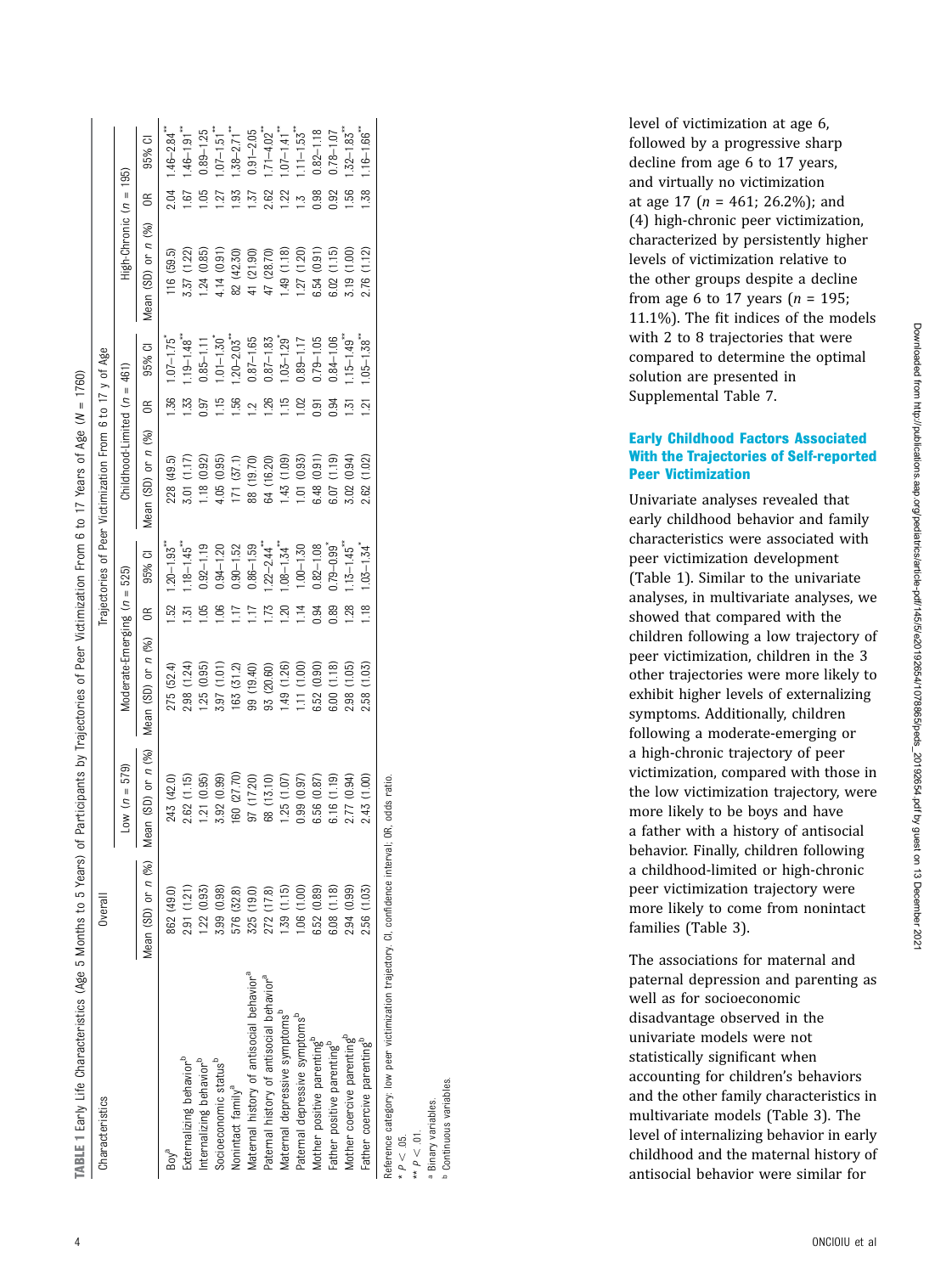| <b>TABLE 2</b> Description of the Measurement Instruments for Early Childhood Behaviors and Family Characteristics (5 Months to 5 Years) |  |  |  |
|------------------------------------------------------------------------------------------------------------------------------------------|--|--|--|
|------------------------------------------------------------------------------------------------------------------------------------------|--|--|--|

| Characteristics                                | Child Age at<br>Measurement                                                       | Range <sup>a</sup> | Internal<br>Consistency                             | Example of Items                                                                                                                                                                                                           | Instrument and<br>References                         |
|------------------------------------------------|-----------------------------------------------------------------------------------|--------------------|-----------------------------------------------------|----------------------------------------------------------------------------------------------------------------------------------------------------------------------------------------------------------------------------|------------------------------------------------------|
| Familial and parental<br>factors               |                                                                                   |                    |                                                     |                                                                                                                                                                                                                            |                                                      |
| Socioeconomic<br>disadvantage                  | 5 mo, 11/2, 21/2, 41/2, 5 y                                                       | $0 - 8$            |                                                     | Standardized aggregate index of 5 items relating to<br>annual gross income, parental education level, and<br>occupational prestige                                                                                         | Index computed by<br>Statistics Canada <sup>37</sup> |
| Nonintact family<br>status                     | 5 mo, 11/2, 21/2, 31/2, 41/2,<br>5 <sub>y</sub>                                   |                    |                                                     | $1$ = the child was living in a single-parent family or<br>blended family (ie, living with stepparent[s] and/or<br>siblings) at minimum 1 time point; $0 =$ otherwise                                                      |                                                      |
| History of antisocial<br>behavior              | $5 \text{ mo}$                                                                    |                    |                                                     | 5 items (mother), 4 items (father) (eg. "trouble with the<br>police or arrested," "get into fights that you had<br>started"); derived measure: $1 =$ engaged in 2 or more<br>behaviors during adolescence, $0 =$ otherwise | Modified from NIMH-<br>$DIS^{38}$                    |
| Depressive<br>symptoms                         | Mother: 5 mo, 1½ y;<br>father: 5 mo                                               | $0 - 10$           | $0.79 - 0.81$<br>(mother) $0.74$<br>(father)        | 12 items (eg, "did not feel like eating," "felt lonely," "had<br>crying spells") (0 = less 1 d/wk to $3 = 5-7$ d/wk)                                                                                                       | Short version of CES-D<br>scale <sup>39</sup>        |
| Positive parenting                             | Mother: 21/2, 31/2, 41/2, 5<br>y; father: 31/2, 41/2, 5 y                         | $0 - 10$           | $0.61 - 0.63$<br>(mother)<br>$0.71 - 0.76$ (father) | 5-9 items (eg, "calmly discuss the problem," "play<br>sports activities or games together," "praise the<br>child") (0 = never to $5$ = several times/d)                                                                    | Parenting Practices<br>Scale <sup>40</sup>           |
| Coercive parenting                             | Mother: 21/2, 31/2, 41/2, 5<br>y; father: 31/2, 41/2, 5 y                         | $0 - 10$           | $0.67 - 0.72$<br>(mother)<br>$0.71 - 0.73$ (father) | 5-8 items (eg, "use physical punishment," "tell the child<br>is not as good as others") ( $0 =$ never to $5 =$ several<br>times/d)                                                                                         |                                                      |
| Child-level factors<br>(reported by<br>mother) |                                                                                   |                    |                                                     |                                                                                                                                                                                                                            |                                                      |
| Externalizing<br>behavior                      | $1\frac{1}{2}$ , $2\frac{1}{2}$ , $3\frac{1}{2}$ , $4\frac{1}{2}$ , $5 \text{ y}$ | $0 - 10$           | $0.77 - 0.84$                                       | 15-17 items (eg, "hits, bites, kicks," "encourages<br>children to pick on a particular child," "cannot sit<br>still, is restless or hyperactive") ( $0 =$ never to $2 =$<br>often)                                         | Preschool Behavior<br>Questionnaire <sup>41,42</sup> |
| Internalizing<br>behavior                      | $1\frac{1}{2}$ , $2\frac{1}{2}$ , $3\frac{1}{2}$ , $4\frac{1}{2}$ , $5 \text{ y}$ | $0 - 10$           | $0.48 - 0.67$                                       | 5 items (eg, "is nervous," "is high-strung or tense," "is<br>too fearful or anxious" ( $0 =$ never to $2 =$ often)                                                                                                         |                                                      |

For variables measured repeatedly, we derived a measure across early childhood for those participants who had information available at minimally 2 waves. For the continuous variables, we calculated the mean of the items of each scale. The mean at each wave was rescaled to range from 0 to 10 by multiplying it with a constant (except for socioeconomic disadvantage, index computed by Statistics Canada). CES-D, Center for Epidemiologic Studies Depression; NIMH-DIS, National Institute of Mental Health Diagnostic Interview Schedule; ---, not applicable.

<sup>a</sup> The higher the score, the more severe the symptoms or the socioeconomic disadvantage.

children across the 4 peer victimization trajectories (Table 1).

#### Post Hoc Analyses

Children in the high-chronic relative to the moderate-emerging and childhood-limited trajectories were more likely to exhibit higher level of externalizing symptoms in early childhood, controlling for other behaviors and family factors. Additionally, children in the highchronic trajectory were more likely to be boys and have a father with a history of antisocial behavior compared with those in the childhood-limited trajectory and come from a nonintact family relative to those in the moderate-emerging trajectory ([Supplemental Table 8\)](https://pediatrics.aappublications.org/lookup/suppl/doi:10.1542/peds.2019-2654/-/DCSupplemental/).

#### **DISCUSSION**

This was the largest study to describe the developmental trajectories of peer victimization from 6 to 17 years of age and document their associations with early childhood behavior and family characteristics.

We identified 4 distinct peer victimization trajectories: low, moderate-emerging, childhoodlimited, and high-chronic. Although the majority of children reported some level of peer victimization at school entry, all groups except the moderate-emerging group reported declining levels in middle childhood. The pattern of severity and stability of peer victimization, the relative size of the low and childhood-limited peer victimization groups, and the higher

proportion of boys in the trajectories characterized by persistent peer victimization were findings similar to those described by Ladd et  $al^{16}$  $al^{16}$  $al^{16}$  over the same ages (ie, 6–17 years). Thus, the striking similarities between these 2 studies done in distinct North American cultural settings suggest that they both captured general patterns of perceived peer victimization development throughout the cycle of mandatory education. Moreover, these 2 studies indicate that middle childhood is a period of substantial differentiation in the development of peer victimization. That is, more than half of the children exhibited a change in the rank ordering of the peer victimization group. The childhoodlimited group reported the second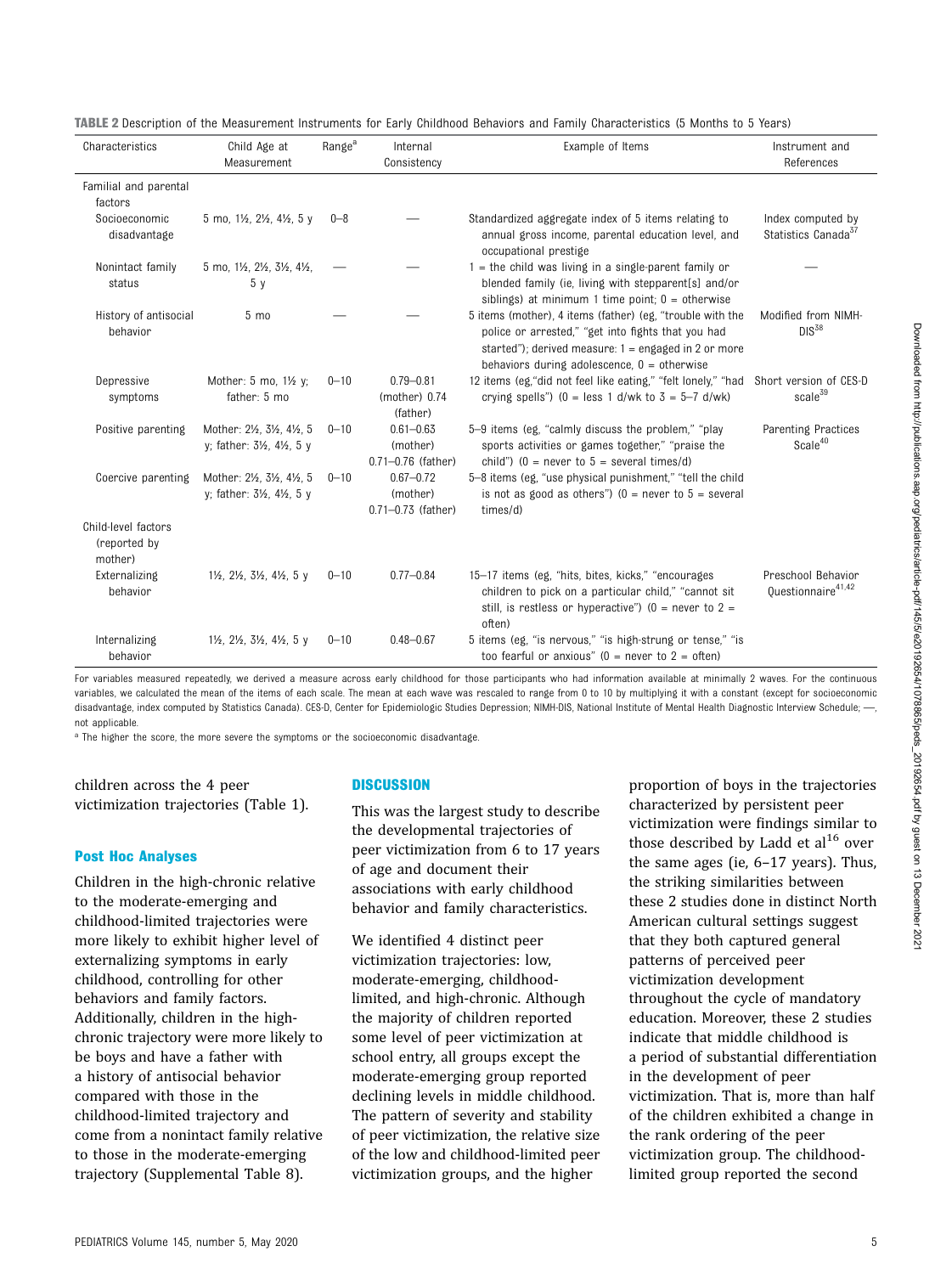<span id="page-5-0"></span>

#### FIGURE 1

Trajectories of self-reported peer victimization from 6 to 17 years of age. Dashed lines represent trajectories for the observed values, and solid lines represent trajectories as estimated by our model. To model the slope of the trajectories, we used linear terms for the low trajectory and quadratic terms for the other trajectories. Fit indices of the model include the following: BIC: -21 168.9; entropy: median 0.75, range 0.66 to 0.80 (ie, quality of the classification; adequate if  $>$ 0.70); and odds of correct classification: median 7.3, range 4.7 to 31.7 (ie, the model classifies the participants 7.3 times better than the classification by chance; adequate if  $>5.0$ ).

# highest level of victimization at 6 years of age and had, together with the low group, the lowest levels at 17 years of age. In contrast, the moderate-emerging group reported

the second lowest levels of victimization at 6 years of age and the second highest level after the chronic group at 17 years of age. Our findings from 12 years of follow-up across

childhood and adolescence strengthen the evidence about the existence of primary school–limited and late-onset peer victimization, which was theoretically described $8$  or empirically derived<sup>[6](#page-7-0),[11](#page-7-0)</sup> in short-term longitudinal studies.

We showed that paternal history of antisocial behavior was associated with persistent peer victimization (ie, high-chronic and moderate-emerging trajectories) when controlling for children's sex, behavior, maternal factors, parenting, socioeconomic disadvantage, and family structure. This was the first study reporting on the relationship between the fathers' mental health and the development of peer victimization in the offspring. However, our findings are in line with evidence from studies that revealed that paternal negativism<sup>34</sup> and hostility<sup>[45](#page-8-0)</sup> are associated with peer victimization and bullying, respectively, and with studies on the association between the father's psychopathology and the offspring's behavioral problems.<sup>[31,](#page-8-0)[46](#page-9-0)</sup> Furthermore, in line with Brendgen et al, $^{13}$  $^{13}$  $^{13}$  we showed that living in a nonintact family was associated with high levels of peer victimization at school entry (ie, high-chronic and childhood-limited trajectories). The father's antisocial behavior distinguished between children in these 2 trajectories. That is, children

TABLE 3 Association Between Early Childhood Factors and Trajectories of Peer Victimization in Multivariate Multinomial Models ( $N = 1760$ )

| Early Childhood Factors                 | Trajectories of Peer Victimization From 6 to 17 y of Age |                             |                |                   |                |                             |  |
|-----------------------------------------|----------------------------------------------------------|-----------------------------|----------------|-------------------|----------------|-----------------------------|--|
|                                         |                                                          | Moderate-Emerging           |                | Childhood-Limited |                | High-Chronic                |  |
|                                         | 0 <sub>R</sub>                                           | 95% CI                      | 0 <sub>R</sub> | 95% CI            | 0 <sub>R</sub> | 95% CI                      |  |
| Boy                                     | 1.41                                                     | $1.10 - 1.80$ <sup>**</sup> | 1.24           | $0.96 - 1.59$     | 1.73           | $1.23 - 2.44$ <sup>*</sup>  |  |
| Externalizing behavior                  | 1.20                                                     | $1.06 - 1.35$               | 1.19           | $1.05 - 1.35$     | 1.41           | $1.21 - 1.66$               |  |
| Socioeconomic disadvantage              | 0.94                                                     | $0.82 - 1.08$               | 1.01           | $0.88 - 1.16$     | 1.01           | $0.83 - 1.22$               |  |
| Nonintact family                        | 1.07                                                     | $0.80 - 1.42$               | 1.48           | $1.11 - 1.97$     | 1.59           | $1.09 - 2.31$               |  |
| Paternal history of antisocial behavior | 1.54                                                     | $1.09 - 2.19$               | 1.10           | $0.75 - 1.60$     | 1.93           | $1.25 - 2.99$ <sup>**</sup> |  |
| Maternal depressive symptoms            | 1.12                                                     | $0.99 - 1.25$               | 1.04           | $0.92 - 1.18$     | 1.01           | $0.87 - 1.18$               |  |
| Paternal depressive symptoms            | 1.05                                                     | $0.91 - 1.20$               | 0.96           | $0.83 - 1.11$     | 1.14           | $0.96 - 1.36$               |  |
| Father positive parenting               | 0.92                                                     | $0.82 - 1.04$               | 0.97           | $0.86 - 1.10$     | 1.00           | $0.84 - 1.18$               |  |
| Mother coercive parenting               | 1.06                                                     | $0.90 - 1.24$               | 1.11           | $0.94 - 1.31$     | 1.15           | $0.93 - 1.42$               |  |
| Father coercive parenting               | 1.05                                                     | $0.90 - 1.22$               | 1.10           | $0.95 - 1.29$     | 1.09           | $0.89 - 1.33$               |  |

Reference category: low peer victimization trajectory. CI, confidence interval; OR, odds ratio.

\*  $P < .05$ 

\*\*  $P < .01$ .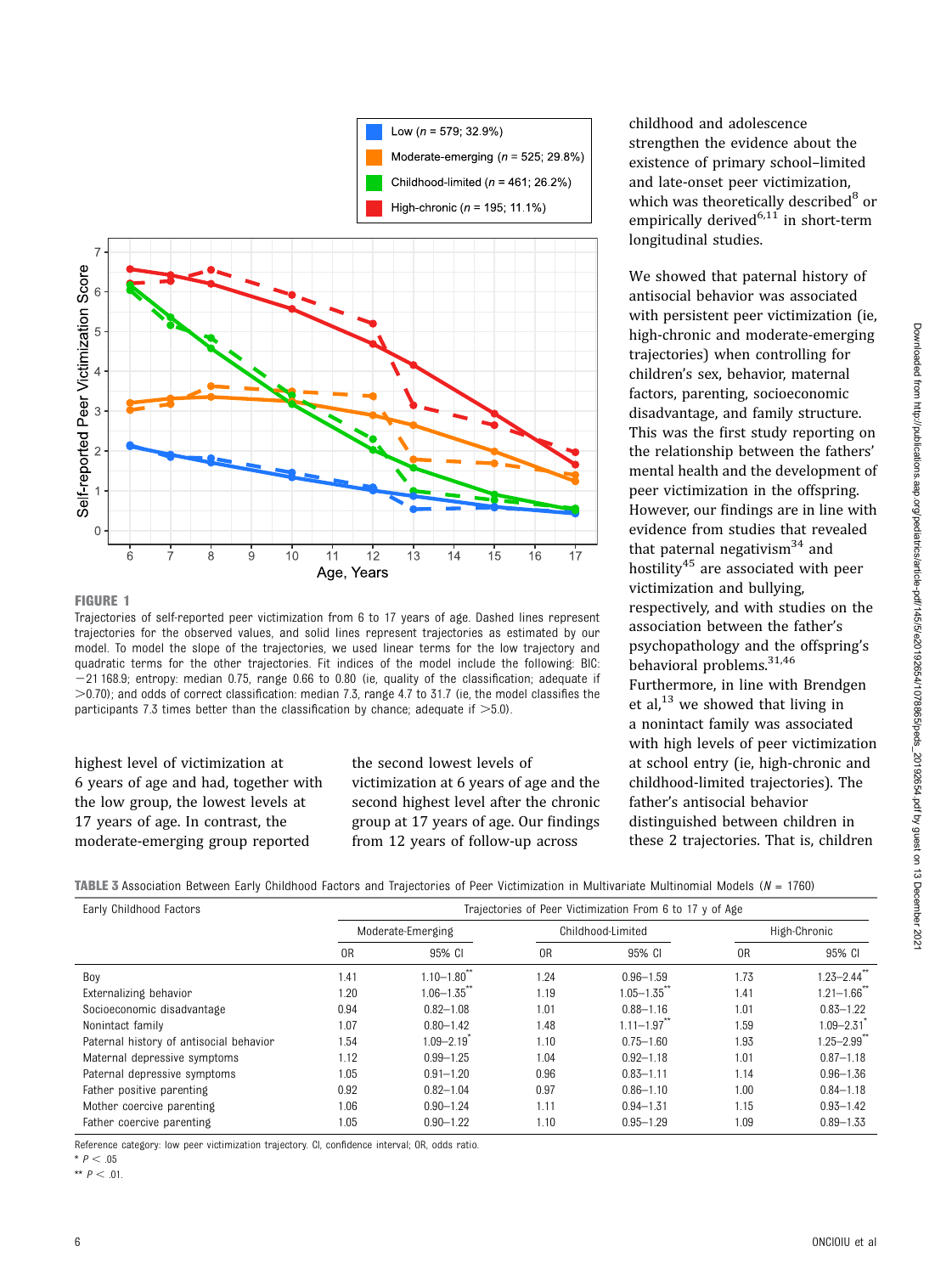Downloaded from http://publications.aap.org/pediatrics/article-pdf/145/5/e20192654/1078865/peds\_20192654.pdf by guest on 13 December 2021

who escaped high levels of peer victimization in the first years of primary school (ie, childhood-limited trajectory) had a father with better mental health than those who continued to be highly victimized during adolescence (ie, high-chronic trajectory). These findings strengthen the importance of paternal mental health for high-chronic peer victimization.

A genetically informative study has revealed that a father's antisocial behavior may influence children's behavioral problems through both genetic and environmental pathways[.47](#page-9-0) Previous twin studies have indicated that genetic factors accounted for an important part of the variation in persistent peer difficulties.[8](#page-7-0)[,22](#page-8-0) Moreover, a polygenic risk score study revealed that high genetic risk for mental health problems was associated with increased exposure to bullying[.48](#page-9-0) Future studies are needed to clarify the association between a father's mental health and the offspring's persistent peer victimization (eg, genetic, environmental mechanisms).

Consistent with previous research,<sup>7,8,[21,24](#page-8-0)</sup> we found that high externalizing behavior problems during the preschool years were important factors for the development of peer victimization. Children who exhibited the highest levels of externalizing behavior during early childhood endured the highest levels of peer victimization from 6 to 17 years of age. These findings, taken together with the overrepresentation of boys and fathers with a history of antisocial behavior in the trajectories characterized by persistent peer victimization, echo the literature on the profile of bully-victims.<sup>[27](#page-8-0)</sup> Similar to other studies among young children, $7,21,24$  $7,21,24$  we found that children in the different trajectories of peer victimization had similar internalizing symptoms before school entry. These findings differ from those among older children and adolescents<sup>[49](#page-9-0)</sup> probably because internalizing symptoms become more negatively perceived by peers and associated with peer victimization as children grow older.<sup>[9](#page-7-0)</sup>

The findings from this study need to be interpreted in the context of its limitations. First, we did not assess the power imbalance between the bully and the victim, which is part of the definition of bullying. However, students' definition of bullying tends to focus on negative actions by peers and fails to include power imbalance.[50,51](#page-9-0) Second, we did not differentiate between children who are only victimized and those who are simultaneously bullies and victims. Thus, the experiences of peer victimization described in this study also capture the experience of bullyvictims. Third, we measured peer victimization using self-reports. Despite the advantages of this assessment method in long-term studies (see Ladd et al $^{16}$ ), selfreported peer victimization is potentially biased by the self-system, which may be less differentiated and related to actual experiences in younger children.<sup>[22](#page-8-0)[,52](#page-9-0)</sup> Fourth, 83% of the baseline sample was available for the 17-year follow-up. To minimize attrition bias, analyses were conducted by using weights accounting for the probability of being retained in the study at followup. To minimize the loss of participants in multivariate models due to listwise deletion, we used imputations. Results with and without weights and imputations were fairly similar, strengthening the internal validity of the study.

These limitations notwithstanding, this is the largest and one of the longest population-based studies to have applied a longitudinal personcentered approach to analyze

repeated measures of peer victimization. The external validity of our results is reinforced by the reproduction of the peer victimization trajectories between 6 and 17 years of age described by Ladd et  $al^{16}$  $al^{16}$  $al^{16}$ despite the use of a different statistical method. Moreover, this study is unique through the description of both maternal and paternal factors associated to peer victimization development.

## **CONCLUSIONS**

In this study, we identified 4 different developmental patterns of peer victimization across the entire cycle of mandatory education, primarily distinguished by their development during primary school. Some children experienced persistent peer victimization already in the first years in primary school. Early childhood externalizing behaviors and family vulnerabilities were associated with the development of peer victimization. To prevent persistent peer victimization, children who are victimized should be offered targeted interventions that address these individual and family vulnerabilities early in their school careers.

# ACKNOWLEDGMENTS

We thank the children and parents of the QLSCD and the participating teachers and schools for their continued commitment to the study, the Institut de la statistique du Québec, and the Research Unit on Children's Psychosocial Maladjustment for their support in data collection and management.

#### **ABBREVIATIONS**

BIC: Bayesian Information Criterion QLSCD: Quebec Longitudinal Study of Child Development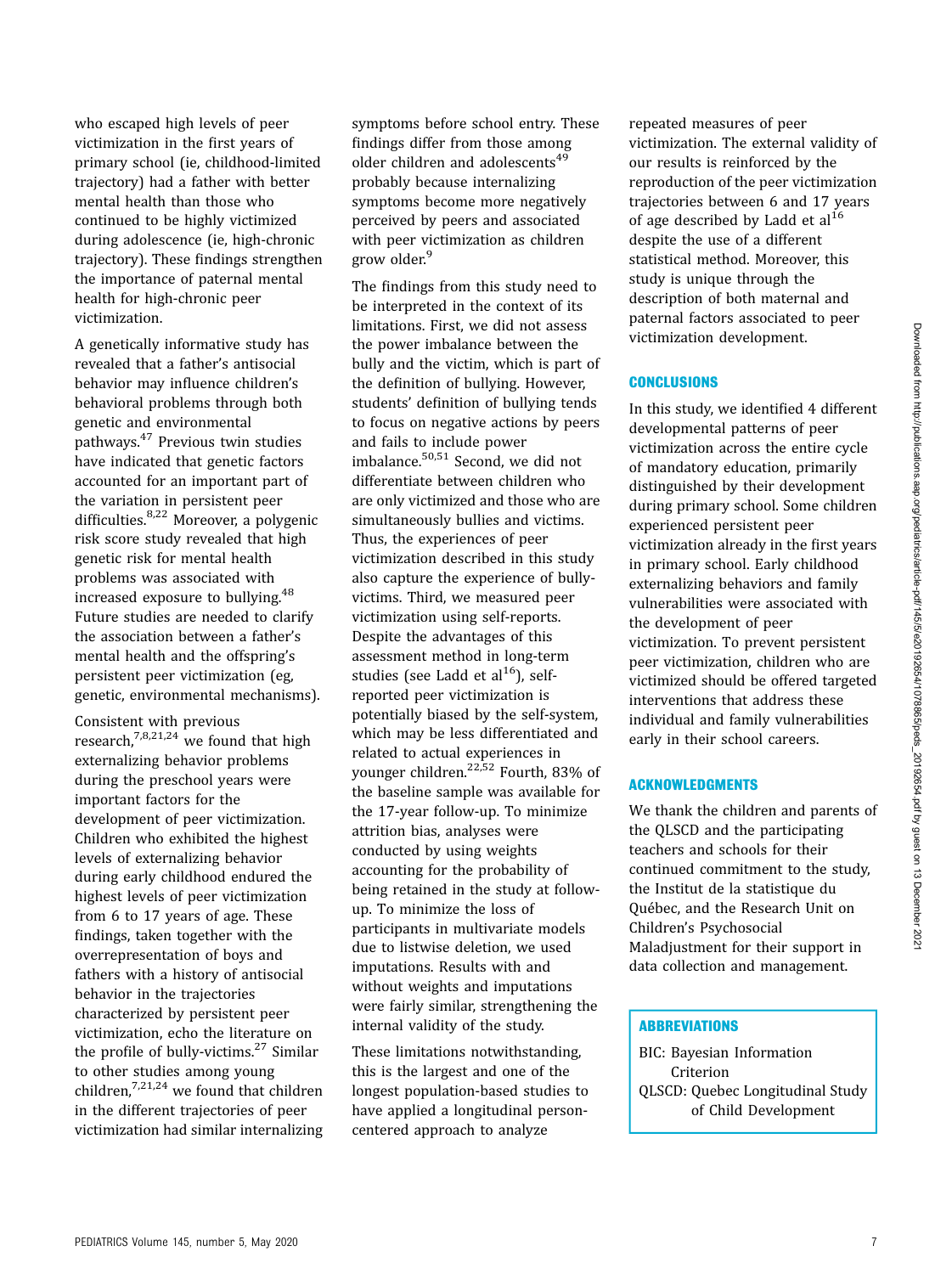Downloaded from http://publications.aap.org/pediatrics/article-pdf/145/6201926541078865/peds\_20192654.pdf by guest on 13 December 202 Downloaded from http://publications.aap.org/pediatrics/article-pdf/145/5/e20192654/1078865/peds\_20192654.pdf by guest on 13 December 2021

<span id="page-7-0"></span>Ms Oncioiu conceptualized and designed the study, conducted the data analysis, and drafted and finalized the manuscript; Dr Orri supervised, conceptualized, and designed the study, participated in the data analyses, and reviewed and revised the manuscript for important intellectual content; Drs Côté and Boivin supervised, conceptualized, and designed the study, designed the data collection instruments, obtained funding, coordinated and supervised data collection, and reviewed and revised the manuscript for important intellectual content; Drs Geoffroy, Arseneault, Brendgen, and Galéra and Ms Navarro reviewed and revised the manuscript for important intellectual content; Drs Tremblay and Vitaro designed the data collection instruments, obtained funding, coordinated and supervised data collection, and reviewed and revised the manuscript for important intellectual content; and all authors approved the final manuscript as submitted and agree to be accountable for all aspects of the work.

DOI: <https://doi.org/10.1542/peds.2019-2654>

Accepted for publication Feb 19, 2020

Address correspondence to Sylvana M. Côté, Centre Hospitalier Universitaire Sainte-Justine Research Center, University of Montreal, 3175 Chemin de la Côte-Sainte-Catherine, Montreal, QC, Canada H3T 1C5. E-mail: [sylvana.cote.1@umontreal.ca](mailto:sylvana.cote.1@umontreal.ca)

PEDIATRICS (ISSN Numbers: Print, 0031-4005; Online, 1098-4275).

Copyright © 2020 by the American Academy of Pediatrics

FINANCIAL DISCLOSURE: The authors have indicated they have no financial relationships relevant to this article to disclose.

FUNDING: Supported by the Quebec Government Ministry of Health, Canadian Institute of Health Research; Quebec's Health Research Fund; Canadian Social Sciences and Humanities Research Council; Research Center of the Sainte-Justine University Hospital, University of Montreal; and University of Bordeaux via the ORIGIN chair awarded to Dr Côté by the Initiative of Excellence of Bordeaux University. Dr Orri received a grant from the European Union's Horizon 2020 research and innovation program (793396). Dr Boivin is supported by the Canada Research Chairs Program. Dr Arseneault is the Mental Health Leadership Fellow for the UK Economic and Social Research Council.

POTENTIAL CONFLICT OF INTEREST: The authors have indicated they have no potential conflicts of interest to disclose.

COMPANION PAPER: A companion to this article can be found online at [www.pediatrics.org/cgi/doi/10.1542/peds.2020-0154.](http://www.pediatrics.org/cgi/doi/10.1542/peds.2020-0154)

#### **REFERENCES**

- 1. Modecki KL, Minchin J, Harbaugh AG, Guerra NG, Runions KC. Bullying prevalence across contexts: a metaanalysis measuring cyber and traditional bullying. J Adolesc Health. 2014;55(5):602–611
- 2. Finkelhor D, Turner HA, Hamby S. Let's prevent peer victimization, not just bullying. Child Abuse Negl. 2012;36(4): 271–274
- 3. Geoffroy M-C, Boivin M, Arseneault L, et al. Childhood trajectories of peer victimization and prediction of mental health outcomes in midadolescence: a longitudinal population-based study. CMAJ. 2018;190(2):E37–E43
- 4. Schoeler T, Duncan L, Cecil CM, Ploubidis GB, Pingault JB. Quasiexperimental evidence on short- and long-term consequences of bullying victimization: a meta-analysis. Psychol Bull. 2018;144(12):1229–1246
- 5. Arseneault L. Annual research review: the persistent and pervasive impact of being bullied in childhood and adolescence: implications for policy and practice. J Child Psychol Psychiatry. 2018;59(4):405–421
- 6. Biggs BK, Vernberg E, Little TD, Dill EJ, Fonagy P, Twemlow SW. Peer victimization trajectories and their association with children's affect in late elementary school. Int J Behav Dev. 2010;34(2):136–146
- 7. Barker ED, Boivin M, Brendgen M, et al. Predictive validity and early predictors of peer-victimization trajectories in preschool. Arch Gen Psychiatry. 2008; 65(10):1185–1192
- 8. Bowes L, Maughan B, Ball H, et al. Chronic bullying victimization across school transitions: the role of genetic and environmental influences. Dev Psychopathol. 2013;25(2):333–346
- 9. Boivin M, Petitclerc A, Feng B, Barker ED. The developmental trajectories of peer victimization in middle to late childhood and the changing nature of their behavioral correlates. Merrill-Palmer Q. 2010;56(3):231–260
- 10. Kochenderfer-Ladd B, Wardrop JL. Chronicity and instability of children's peer victimization experiences as predictors of loneliness and social satisfaction trajectories. Child Dev. 2001;72(1):134–151
- 11. Goldbaum S, Craig WM, Pepler D, Connolly J. Developmental trajectories of victimization. J Appl Sch Psychol. 2003;19(2):139–156
- 12. Barker ED, Arseneault L, Brendgen M, Fontaine N, Maughan B. Joint development of bullying and victimization in adolescence: relations to delinquency and self-harm. J Am Acad Child Adolesc Psychiatry. 2008; 47(9):1030–1038
- 13. Brendgen M, Girard A, Vitaro F, Dionne G, Boivin M. Personal and familial predictors of peer victimization trajectories from primary to secondary school. Dev Psychol. 2016;52(7): 1103–1114
- 14. Haltigan JD, Vaillancourt T. Joint trajectories of bullying and peer victimization across elementary and middle school and associations with symptoms of psychopathology. Dev Psychol. 2014;50(11):2426–2436
- 15. Sumter SR, Baumgartner SE, Valkenburg PM, Peter J. Developmental trajectories of peer victimization: offline and online experiences during adolescence. J Adolesc Health. 2012; 50(6):607–613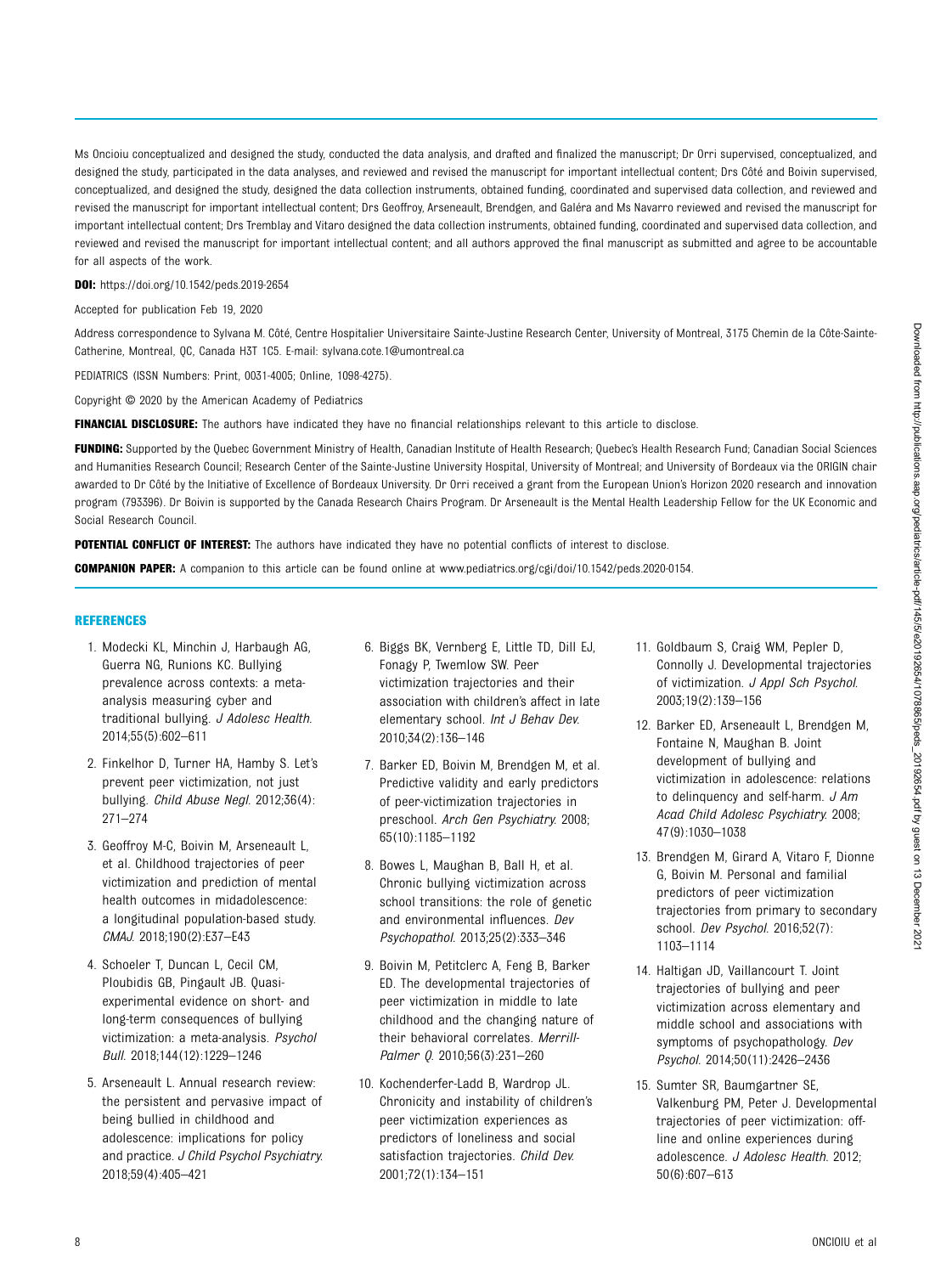- <span id="page-8-0"></span>16. Ladd GW, Ettekal I, Kochenderfer-Ladd B. Peer victimization trajectories from kindergarten through high school: differential pathways for children's school engagement and achievement? J Educ Psychol. 2017;109(6):826–841
- 17. Scholte RHJ, Engels RCME, Overbeek G, de Kemp RAT, Haselager GJT. Stability in bullying and victimization and its association with social adjustment in childhood and adolescence. J Abnorm Child Psychol. 2007;35(2):217–228
- 18. Schäfer M, Korn S, Brodbeck FC, Wolke D, Schulz H. Bullying roles in changing contexts: the stability of victim and bully roles from primary to secondary school. *Int J Behav Dev.* 2005;29(4): 323–335
- 19. Paul JJ, Cillessen AHN. Dynamics of peer victimization in early adolescence. J Appl Sch Psychol. 2003;19(2):25–43
- 20. Boivin M, Brendgen M, Vitaro F, et al. Evidence of gene-environment correlation for peer difficulties: disruptive behaviors predict early peer relation difficulties in school through genetic effects. Dev Psychopathol. 2013; 25(1):79–92
- 21. Ladd GW, Troop-Gordon W. The role of chronic peer difficulties in the development of children's psychological adjustment problems. Child Dev. 2003; 74(5):1344–1367
- 22. Boivin M, Brendgen M, Vitaro F, et al. Strong genetic contribution to peer relationship difficulties at school entry: findings from a longitudinal twin study. Child Dev. 2013;84(3):1098–1114
- 23. Snyder J, Brooker M, Patrick MR, Snyder A, Schrepferman L, Stoolmiller M. Observed peer victimization during early elementary school: continuity, growth, and relation to risk for child antisocial and depressive behavior. Child Dev. 2003;74(6):1881–1898
- 24. Hanish LD, Eisenberg N, Fabes RA, Spinrad TL, Ryan P, Schmidt S. The expression and regulation of negative emotions: risk factors for young children's peer victimization. Dev Psychopathol. 2004;16(2):335–353
- 25. Gaffney H, Ttofi MM, Farrington DP. Evaluating the effectiveness of schoolbullying prevention programs: an updated meta-analytical review. Aggress Violent Behav. 2019;45:111–133
- 26. Arseneault L, Walsh E, Trzesniewski K, Newcombe R, Caspi A, Moffitt TE. Bullying victimization uniquely contributes to adjustment problems in young children: a nationally representative cohort study. Pediatrics. 2006;118(1):130–138
- 27. Veenstra R, Lindenberg S, Oldehinkel AJ, De Winter AF, Verhulst FC, Ormel J. Bullying and victimization in elementary schools: a comparison of bullies, victims, bully/victims, and uninvolved preadolescents. Dev Psychol. 2005; 41(4):672–682
- 28. Beran TN, Violato C. A model of childhood perceived peer harassment: analyses of the Canadian National Longitudinal Survey of Children and Youth Data. J Psychol. 2004;138(2): 129–147
- 29. Zych I, Ortega-Ruiz R, Del Rey R. Systematic review of theoretical studies on bullying and cyberbullying: facts, knowledge, prevention, and intervention. Aggress Violent Behav. 2015;23:1–21
- 30. Lereya ST, Samara M, Wolke D. Parenting behavior and the risk of becoming a victim and a bully/victim: a meta-analysis study. Child Abuse Negl. 2013;37(12):1091–1108
- 31. Ramchandani P, Psychogiou L. Paternal psychiatric disorders and children's psychosocial development. Lancet. 2009;374(9690):646–653
- 32. Verhoeven M, Bögels SM, van der Bruggen CC. Unique roles of mothering and fathering in child anxiety; moderation by child's age and gender. J Child Fam Stud. 2012;21(2):331–343
- 33. Belsky J, Hsieh KH, Crnic K. Mothering, fathering, and infant negativity as antecedents of boys' externalizing problems and inhibition at age 3 years: differential susceptibility to rearing experience? Dev Psychopathol. 1998; 10(2):301–319
- 34. Olweus D. Victimization by Peers: Antecedents and Long-Term Outcomes. In: Rubin KH, Asendorf JB, eds. Social Withdrawal, Inhibition, and Shyness in Childhood. Hillsdale, NJ: Erlbaum; 1993: 315–341
- 35. Jetté M. Survey Description and Methodology  $-$  Part  $1 -$  Logistics and Longitudinal Data Collections. Québec,

Canada: Institut de la statistique du Québec; 2002

- 36. Ladd GW, Kochenderfer-Ladd B. Identifying victims of peer aggression from early to middle childhood: analysis of cross-informant data for concordance, estimation of relational adjustment, prevalence of victimization, and characteristics of identified victims. Psychol Assess. 2002;14(1): 74–96
- 37. Willms JD, Shields M. A Measure of Socioeconomic Status for the National Longitudinal Study of Children. Fredericton, Canada: Canadian Research Institute for Social Policy; 1996
- 38. Zoccolillo M. Parents' health and social adjustment, part II - social adjustment in longitudinal study of child development in Québec (ÉLDEQ 1998–2002). vol 1. 2000. Available at: [https://www.jesuisjeserai.stat.gouv.qc.](https://www.jesuisjeserai.stat.gouv.qc.ca/publications/baby_no9.pdf) [ca/publications/baby\\_no9.pdf](https://www.jesuisjeserai.stat.gouv.qc.ca/publications/baby_no9.pdf). Accessed April 5, 2019
- 39. Radloff LS. The CES-D Scale: a selfreport depression scale for research in the general population. Appl Psychol Meas. 1977;1(3):385–401
- 40. Strayhorn JM, Weidman CS. A Parent Practices Scale and its relation to parent and child mental health. J Am Acad Child Adolesc Psychiatry. 1988; 27(5):613–618
- 41. Tremblay RE, Desmarais-Gervais L, Gagnon C, Charlebois P. The Preschool Behaviour Questionnaire: stability of its factor structure between cultures, sexes, ages and socioeconomic classes. Int J Behav Dev. 1987;10(4):467–484
- 42. Offord DR, Boyle MH, Racine Y. Ontario Child Health Study: correlates of disorder. J Am Acad Child Adolesc Psychiatry. 1989;28(6):856–860
- 43. Nagin DS. Group-Based Modeling of Development. Cambridge, United Kingdom: Harvard University Press; 2005
- 44. Nagin DS. Analyzing developmental trajectories: a semiparametric, groupbased approach. Psychol Methods. 1999;4(2):139–157
- 45. de Vries EE, Verlinden M, Rijlaarsdam J, et al. Like father, like child: early life family adversity and children's bullying behaviors in elementary school.